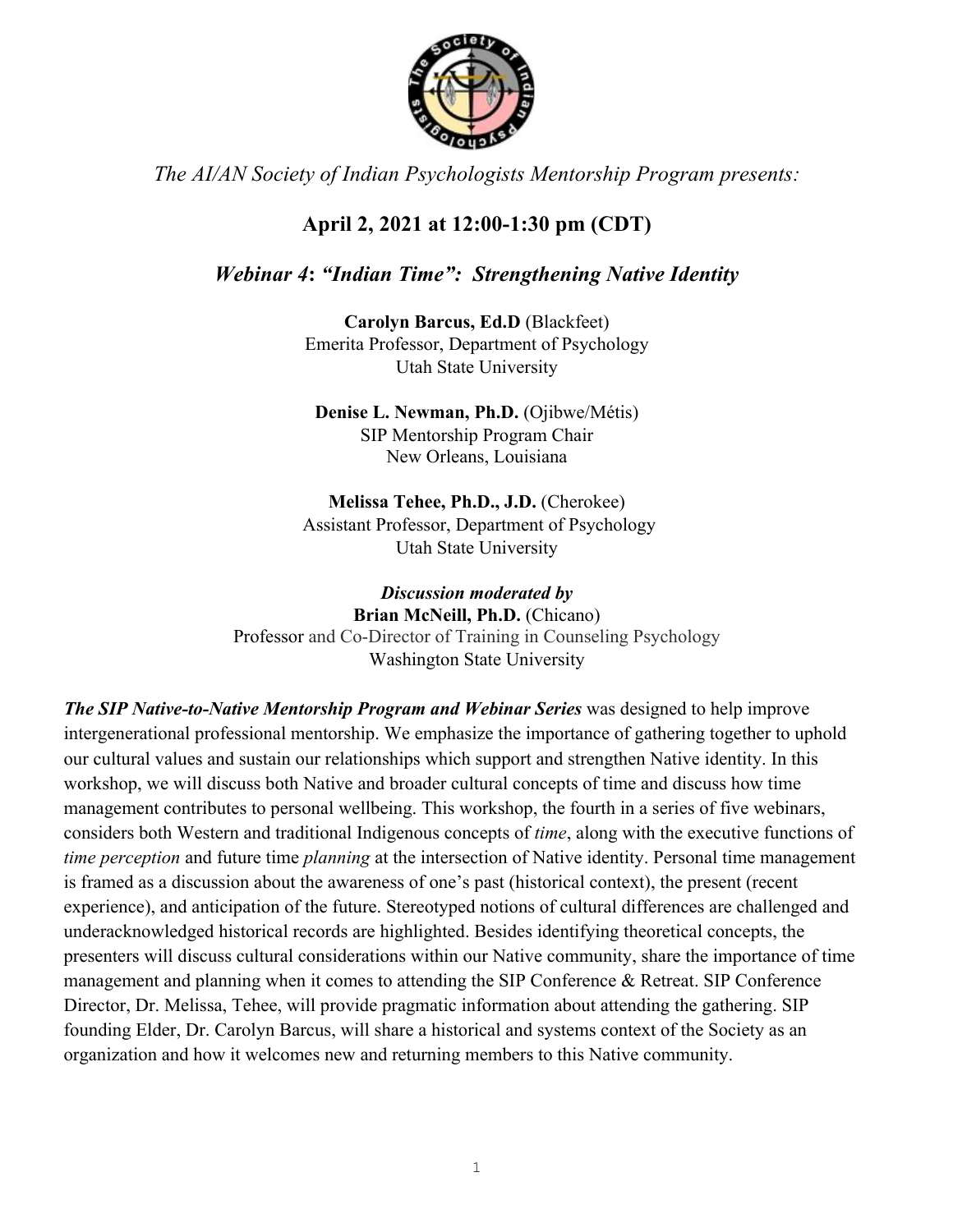## **This Webinar is Hosted by the Society of Indian Psychologists Mentorship Program Committee:**

Denise L. Newman, Ph.D., *Chair*, Alberta Arviso, Ph.D., Linda M. Forrest, Ph.D., Rebecca Crawford Foster, Ph.D., Brian McNeill, Ph.D., Stephanie Miller, Ph.D., & mentee liaison Gwen Rasmussen, M.Sc.

#### **For Further Information:**

Email Dr. Denise L. Newman, Chair of SIP Mentorship Program at **SIPMentorship@gmail.com**

#### **Psychology CE Offerings:**

Attendants are eligible to earn 1.5 CE units for 1.5 hour-long program. SIP Mentorship Program Mentors are eligible for no fee credits with completion of post-session evaluation form and full session attendance. Webinar program is free and open to the General Public and to Members of the SIP community with advanced registration. Fees for CEU credits Mentors (free) and Guests (\$30, payable with registration at **https://www.paypal.com/instantcommerce/checkout/AETLZJSN7MA7A)**.

\*Participants must attend the entire workshop via *Zoom* with their video capabilities turned on to be eligible for CE credits. The Mentorship Committee will email the forms to all those participants eligible for CE credits (attended and paid, if applicable) as soon as the CE workshop concludes. The SIP CE coordinator, Joanna Shadlow, Ph.D. (Joanna-shadlow@tulsa.edu) will send out CE certificate to each participant once they receive 1) confirmation of attendance, 2) confirmation of payment (*if applicable*), and 3) participant returns a completed evaluation form.

#### **Learning Objectives:**

The participant will be able to:

- 1. Describe the concepts of linear and cyclical time.
- 2. Describe the faculty of time perception as an intersection between metaphysical, physical, and psychological notions of time.
- 3. Describe the notion of time as a community event within a Native American cultural context.
- 4. Describe how time shared with others strengthens bonds within a community, improves understanding of the self, strengthens identity and enhances resolve to action.

*Full Disclosure Statement:* The presenters and organizers do not individually gain financially by the sale of any product or publication as a result of this workshop excepting where applicable fees to cover the costs of CEU certification support the *Society of Indian Psychologists*. No external source funds the research presented in this workshop.